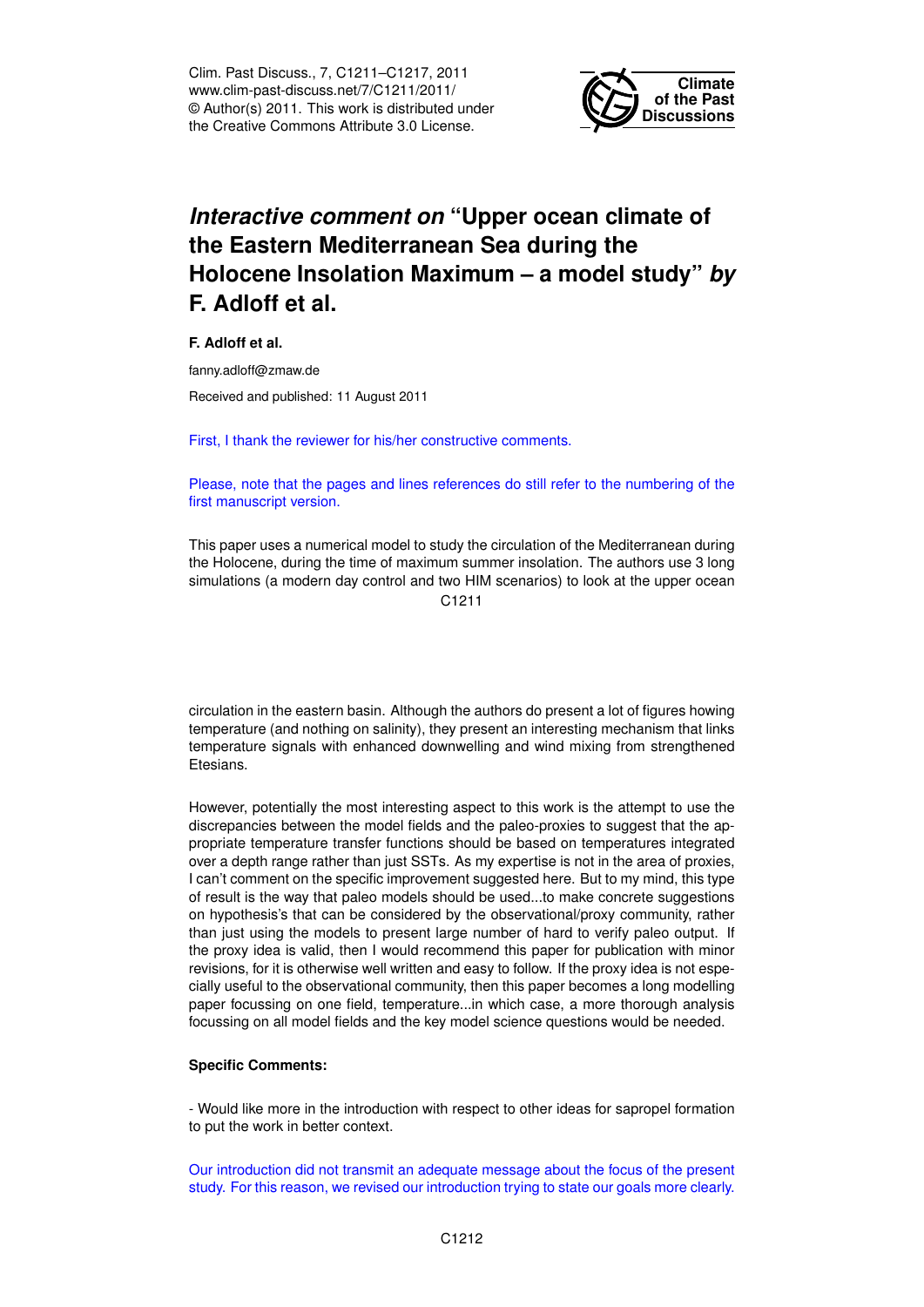The purpose of the study was not to investigate the sapropel formation but to model the effect of insolation alone on the upper ocean state of the Mediterranean during the early Holocene. This is an essential first step preceding further studies where freshwater forcing could be added in a transient experiment to the insolation-driven model state in an attempt to simulate the inception of sapropel deposition. The investigation of the insolation effect alone proved sufficiently interesting to warrant publication, because it yielded a novel interpretation on proxy-based reconstruction of the basin.

Through the model analysis, we found interesting patterns and their associated processes which were relevant for present as well as for past climates and which had never been suggested in the literature before. These processes could explain the signal detected by the proxies.

The following step to this study will be to test different fresh water perturbations (e.g. opening of the Bosphorus, enhanced Nile runoff, freshening from the Atlantic, increase d precipitation) and investigate how does the deep ventilation react to these changes. However, as we explained above, the present study does not deal with the sapropel formation.

Nevertheless, because a discourse with the sapropel issue is inescapable, we added in the new version, more discussion on the salinity changes displayed in our simulations and their influence on the vertical stratification and thus on the deeper water ventilation (section 4.2).

This might have been not explained clearly enough, so we tried to improve the introduction in the new version to state our goal in a clearer way.

C1213

- If the first level is 12 m thick, and is the thinnest, as is normal in models, I don't see how there can be 5 levels in th top 50 m (top 60 m i f each 5 are 12m thick).

In the ocean model MPIOM, the first 6 layers are centered to the following depths: 6,17,27,37, 48 and 60, so the thickness of the first 5 layers are respectively 12, 10, 10, 11 and 12. The first layer is also subject to sea level variation so the thickness is fluctuating. I inserted a correction "5 levels in the upper 54 meters".

- Is one grid point for straits like Gibraltar appropriate? There is nothing in the paper on the boundary conditions, and thus whether this will work. Some more discussion of this may be useful.

In the reality, the narrowest width of the strait is 14.3 km. The resolution of one grid box is roughly 20 km. With the Arakawa C-grid which is used for the horizontal discretization, the use of one grid point is sufficient to obtain a good estimate of the transport. Moreover, we are quite satisfied with the modelled water transport, which falls into the range of the observations, this quantity being fundamental for a good representation of the Mediterranean system. We agree that this simplification could have effects on fine-scale features in the region immediately adjacent to the Strait, but this was not the focus of the present investigation.

Concerning the boundary conditions, it is stated Page 1463, Lines 1-6, that we have a sponge zone at the Atlantic boundary (over 5 grid boxes) where we perform a restoring to climatological hydrography. For the HIM simulation, we use hydrography + global model anomalies 9K vs. CTRL.

- I think an experiment with freshwater provided from the Black Sea would be use-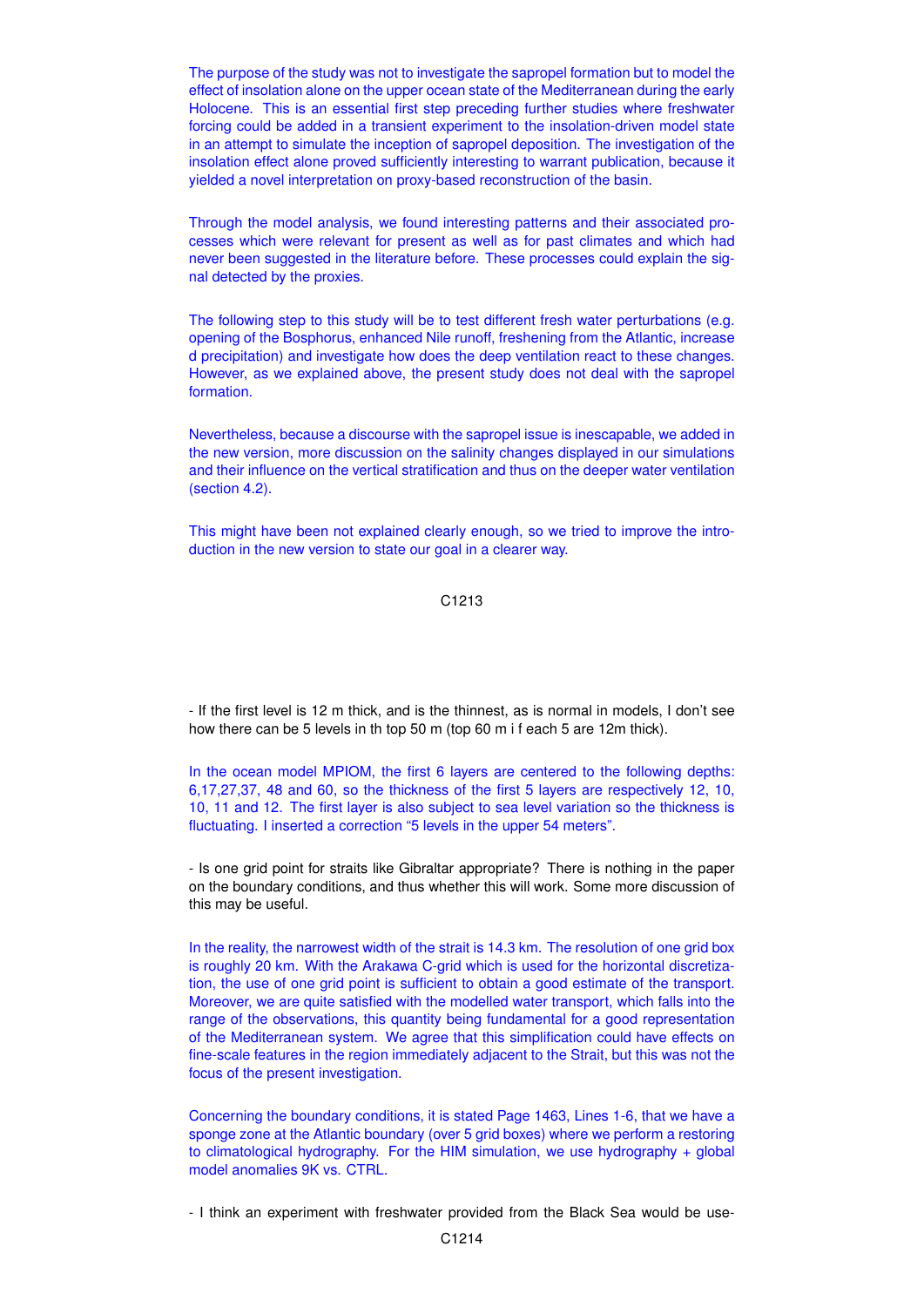ful (although running another 700 years may be too much). For example, there are some good papers in this area by Lane-Serff et al. and Myers et al., based on simple modelling.

This will be part of the next study dealing with investigation of the hypothesis for sapropel formation. In this next study, we will test diverse fresh water perturbations which could lead to a stagnation of the deep water (the opening of the Black Sea is one of the perturbation we will test). But to discuss this in the present study would not fit to the goal of the paper and would lead to an exceeding length.

Again, in the new version of the manuscript, we tried to improve the introduction to better explain the goal of the present study, only dealing with a stationary well-ventilated past climate state. The section 4.2 has also been developped, with a focus on changes in vertical stratification resulting from the changes in salinity.

-Which bulk formula are used for the surface fluxes?

*da Silva, A.M., Young, C.C., Levitus, S., 1994. Atlas of surface marine data, Vol. 1–5, NOAA Atlas NESDIS.*

This has been included in the new version of the manuscript.

-I would not call 1950 pre-industrial!

Our experimental design follows the the PMIP2 protocol for setting the pre-industrial global simulation. PMIP2 proposes to use orbital parameters which correspond to

C<sub>1215</sub>

1950 for the pre-industrial simulation, indeed the difference between 1750 and 1950 insolation induced by changes in the orbital parameters is negligible.

This explanation has been now implemented in the new version of the manuscript.

- The comment about model MLDs being around 300 m in the Levantine seems much too deep for LIW to my mind. This needs more validation, and if an issue, a discussion of how it may impact the model results/conclusions.

We think that 300m is not too deep for the LIW. According to Somot (2005), the LIW is stabilizing in density at around 200/300 m depth and is responsible for a subsurface salinity maximum between 200 and 600 m almost everywhere in the Mediterranean basin. (More references: Ovchinnikov, 1984; Lascaratos et al., 1993, Ozsoy et al., 1993).

In the new version of the manuscript, we added an explanation on how is the mixed layer depth calculated in the ocean model.

- With respect to the Nile runoff, is it based on pre-Aswan dam numbers for the control? Otherwise, a proper comparison for the right reasons may be hard.

Yes, it corresponds to pre-Aswan dam runoff values (see Page.1463, Lines 24-25).

- With respect to figure 18, and the discussion on page 1478, I don't necessarily see that the results with 9K2 are much better than those with 9K1. In fact, I would say I find these figures trying to compare the model fields and the proxies a bit hard to read.